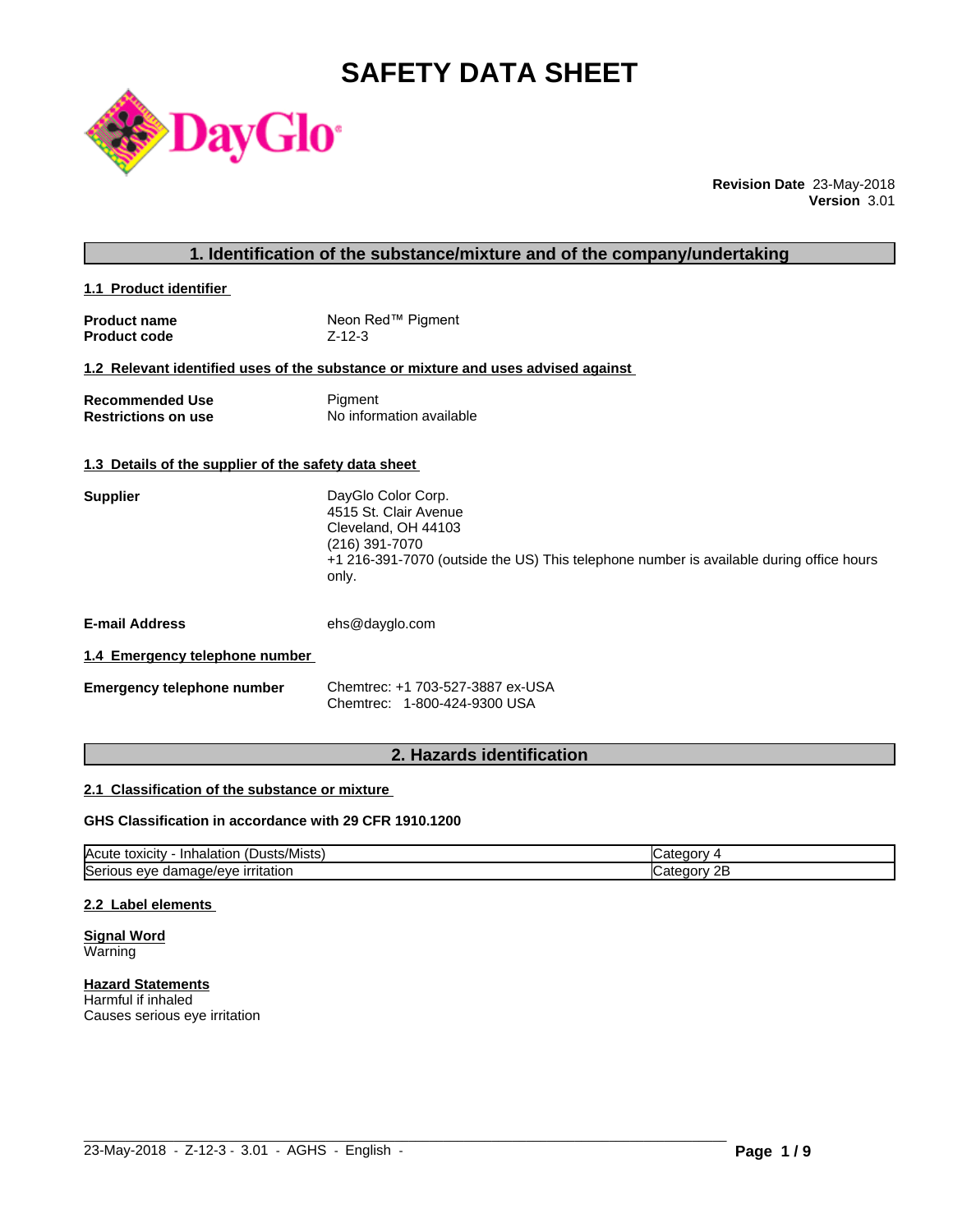

**Precautionary Statements - Prevention** Avoid breathing dust/fume/gas/mist/vapors/spray Use only outdoors or in a well-ventilated area Wash face, hands and any exposed skin thoroughly after handling Wear eye protection/ face protection

## **Precautionary Statements - Response**

IF IN EYES: Rinse cautiously with water for several minutes. Remove contact lenses, if present and easy to do. Continue rinsing If eye irritation persists: Get medical advice/attention IF INHALED: Remove person to fresh air and keep comfortable for breathing Call a POISON CENTER or doctor if you feel unwell

# **2.3. Other Hazards Hazards not otherwise classified (HNOC)**

Not Applicable

# **2.4 Other information**

Not Applicable

**Unknown Acute Toxicity**  $\langle 1\%$  of the mixture consists of ingredient(s) of unknown toxicity

# **3. Composition/Information on Ingredients**

#### **Substance Mixture**

| Chemical<br>∣ Name                                                                      | `S No.<br>CA.              | $\mathbf{a}$ |
|-----------------------------------------------------------------------------------------|----------------------------|--------------|
| <b>Dod 1.4</b><br>20010<br>n sa<br>ن.<br>Dasit<br>.                                     | 3068<br>$\sim$<br>99-<br>ີ |              |
| The exact perceptage (conceptration) of compecition has been withhold as a trade secret |                            |              |

The exact percentage (concentration) of composition has been withheld as a trade secret.

# **4. First aid measures**

# **4.1 Description of first-aid measures**

| <b>General advice</b>                                           | No information available.                                                                                                                                                                                               |
|-----------------------------------------------------------------|-------------------------------------------------------------------------------------------------------------------------------------------------------------------------------------------------------------------------|
| Eye contact                                                     | Immediately flush with plenty of water. After initial flushing, remove any contact lenses and<br>continue flushing for at least 15 minutes. Keep eye wide open while rinsing. If symptoms<br>persist, call a physician. |
| <b>Skin contact</b>                                             | Immediate medical attention is not required. Wash off with soap and water.                                                                                                                                              |
| <b>Inhalation</b>                                               | Immediate medical attention is not required. Move to fresh air.                                                                                                                                                         |
| <b>Ingestion</b>                                                | Do NOT induce vomiting. Drink plenty of water. Consult a physician.                                                                                                                                                     |
| 4.2 Most important symptoms and effects, both acute and delayed |                                                                                                                                                                                                                         |
| <b>Symptoms</b>                                                 | See Section 2.2, Label Elements and/or Section 11, Toxicological effects.                                                                                                                                               |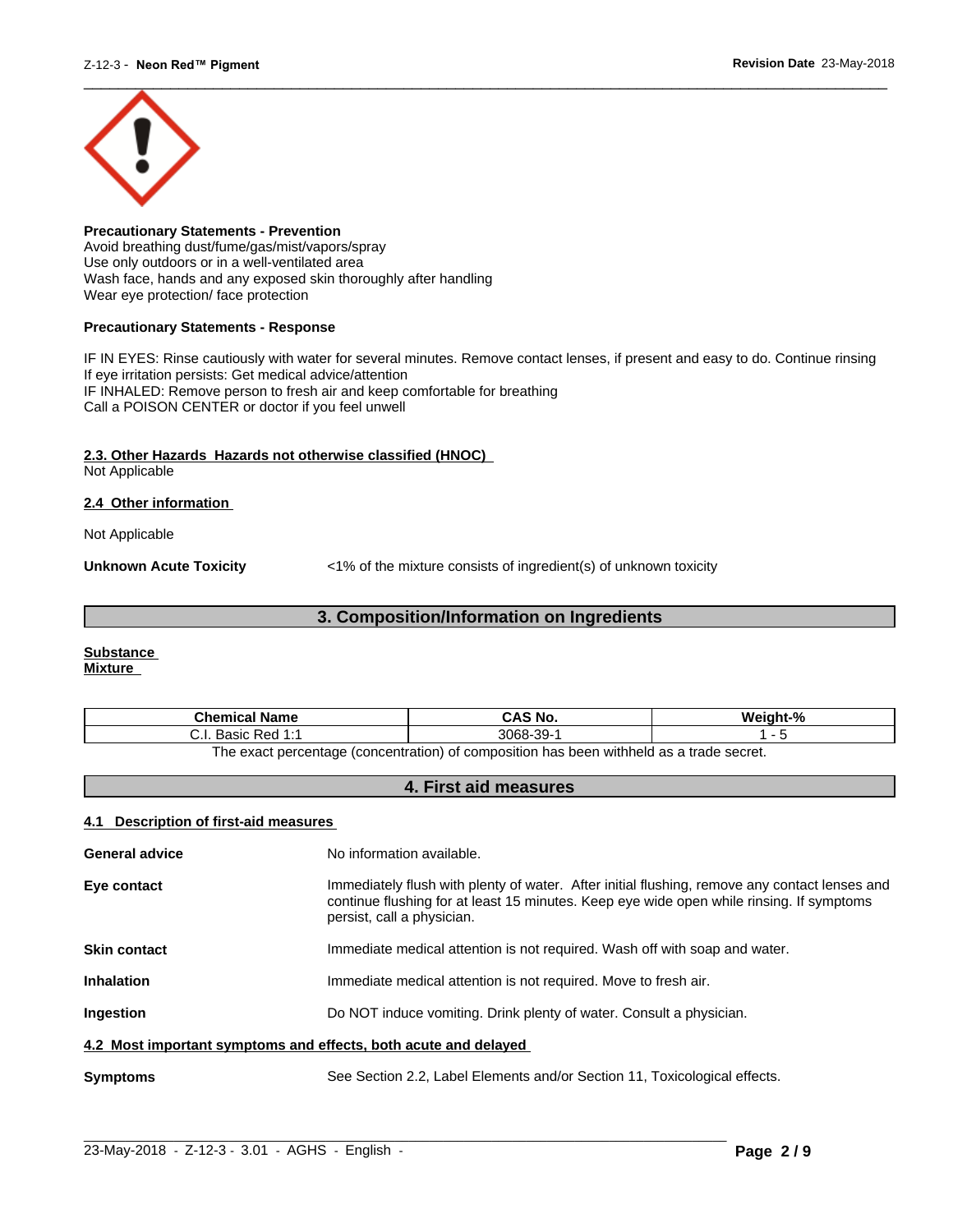# **4.3 Indication of any immediate medical attention and special treatment needed**

**Notes to physician** Treat symptomatically.

# **5. Fire-Fighting Measures**

 $\overline{\phantom{a}}$  ,  $\overline{\phantom{a}}$  ,  $\overline{\phantom{a}}$  ,  $\overline{\phantom{a}}$  ,  $\overline{\phantom{a}}$  ,  $\overline{\phantom{a}}$  ,  $\overline{\phantom{a}}$  ,  $\overline{\phantom{a}}$  ,  $\overline{\phantom{a}}$  ,  $\overline{\phantom{a}}$  ,  $\overline{\phantom{a}}$  ,  $\overline{\phantom{a}}$  ,  $\overline{\phantom{a}}$  ,  $\overline{\phantom{a}}$  ,  $\overline{\phantom{a}}$  ,  $\overline{\phantom{a}}$ 

### **5.1 Extinguishing media**

## **Suitable extinguishing media**

Use extinguishing measures that are appropriate to local circumstances and the surrounding environment.

**Unsuitable Extinguishing Media** None.

#### **5.2 Special hazards arising from the substance or mixture**

#### **Special Hazard**

None known based on information supplied.

**Hazardous Combustion Products** Carbon oxides. Nitrogen oxides (NOx).

#### **Explosion Data**

#### **Sensitivity to Mechanical Impact** None.

**Sensitivity to Static Discharge** Fine dust dispersed in air, in sufficient concentrations, and in the presence of an ignition source is a potential dust explosion hazard.

# **5.3 Advice for firefighters**

As in any fire, wear self-contained breathing apparatus pressure-demand, MSHA/NIOSH (approved or equivalent) and full protective gear.

# **6. Accidental Release Measures**

### **6.1 Personal precautions, protective equipment and emergency procedures**

Ensure adequate ventilation, especially in confined areas. Use personal protective equipment.

# **6.2 Environmental precautions**

Dust deposits should not be allowed to accumulate on surfaces as these may form an explosive mixture if they are released into the atmosphere in sufficient concentration. Avoid dispersal of dust in the air (i.e., cleaning dusty surfaces with compressed air). Nonsparking tools should be used. Prevent product from entering drains.

#### **6.3 Methods and materials for containment and cleaning up**

| <b>Methods for Containment</b> | Prevent dust cloud. Cover powder spill with plastic sheet or tarp to minimize spreading.                                                                                                                                                                                                                                                                                                |
|--------------------------------|-----------------------------------------------------------------------------------------------------------------------------------------------------------------------------------------------------------------------------------------------------------------------------------------------------------------------------------------------------------------------------------------|
| Methods for cleaning up        | Avoid dust formation. Take precautionary measures against static discharges. Do not dry<br>sweep dust. Wet dust with water before sweeping or use a vacuum to collect dust. Use<br>personal protective equipment. Take up mechanically and collect in suitable container for<br>disposal. Prevent product from entering drains. Keep in suitable and closed containers for<br>disposal. |

# **7. Handling and storage**

### **7.1 Precautions for safe handling**

Advice on safe handling **Avoid dust formation. Take precautionary measures against static discharges. Fine dust** dispersed in air may ignite. Wear personal protective equipment.

 $\_$  ,  $\_$  ,  $\_$  ,  $\_$  ,  $\_$  ,  $\_$  ,  $\_$  ,  $\_$  ,  $\_$  ,  $\_$  ,  $\_$  ,  $\_$  ,  $\_$  ,  $\_$  ,  $\_$  ,  $\_$  ,  $\_$  ,  $\_$  ,  $\_$  ,  $\_$  ,  $\_$  ,  $\_$  ,  $\_$  ,  $\_$  ,  $\_$  ,  $\_$  ,  $\_$  ,  $\_$  ,  $\_$  ,  $\_$  ,  $\_$  ,  $\_$  ,  $\_$  ,  $\_$  ,  $\_$  ,  $\_$  ,  $\_$  ,

**Hygiene measures** Handle in accordance with good industrial hygiene and safety practice.

**7.2 Conditions for safe storage, including any incompatibilities**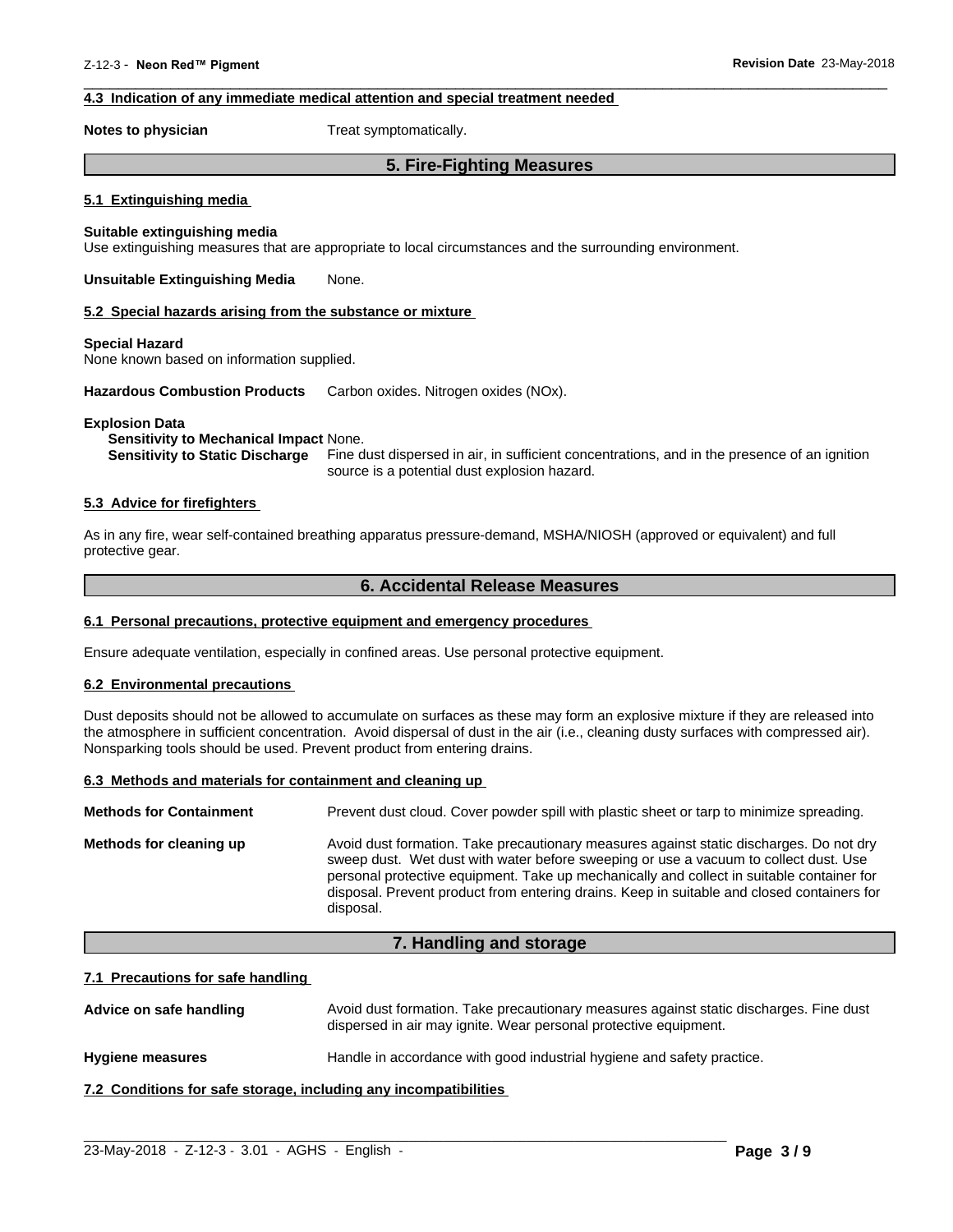| <b>Storage Conditions</b> | Keep tightly closed in a dry and cool place. |
|---------------------------|----------------------------------------------|
| <b>Materials to Avoid</b> | No materials to be especially mentioned.     |

# **8. Exposure controls/personal protection**

 $\overline{\phantom{a}}$  ,  $\overline{\phantom{a}}$  ,  $\overline{\phantom{a}}$  ,  $\overline{\phantom{a}}$  ,  $\overline{\phantom{a}}$  ,  $\overline{\phantom{a}}$  ,  $\overline{\phantom{a}}$  ,  $\overline{\phantom{a}}$  ,  $\overline{\phantom{a}}$  ,  $\overline{\phantom{a}}$  ,  $\overline{\phantom{a}}$  ,  $\overline{\phantom{a}}$  ,  $\overline{\phantom{a}}$  ,  $\overline{\phantom{a}}$  ,  $\overline{\phantom{a}}$  ,  $\overline{\phantom{a}}$ 

# **8.1 Exposure Guidelines**

# **8.2 Appropriate engineering controls**

**Engineering Measures** Showers Eyewash stations Ventilation systems.

# **8.3 Individual protection measures, such as personal protective equipment**

| <b>Eve/Face Protection</b>    | Safety glasses with side-shields.                                                                              |
|-------------------------------|----------------------------------------------------------------------------------------------------------------|
| Skin and body protection      | Wear chemical resistant footwear and clothing such as gloves, an apron or a whole body<br>suit as appropriate. |
| <b>Respiratory protection</b> | . NIOSH/MSHA approved respiratory protection should be worn if exposure is anticipated.                        |
| <b>Hygiene measures</b>       | See section 7 for more information                                                                             |

 $\_$  ,  $\_$  ,  $\_$  ,  $\_$  ,  $\_$  ,  $\_$  ,  $\_$  ,  $\_$  ,  $\_$  ,  $\_$  ,  $\_$  ,  $\_$  ,  $\_$  ,  $\_$  ,  $\_$  ,  $\_$  ,  $\_$  ,  $\_$  ,  $\_$  ,  $\_$  ,  $\_$  ,  $\_$  ,  $\_$  ,  $\_$  ,  $\_$  ,  $\_$  ,  $\_$  ,  $\_$  ,  $\_$  ,  $\_$  ,  $\_$  ,  $\_$  ,  $\_$  ,  $\_$  ,  $\_$  ,  $\_$  ,  $\_$  ,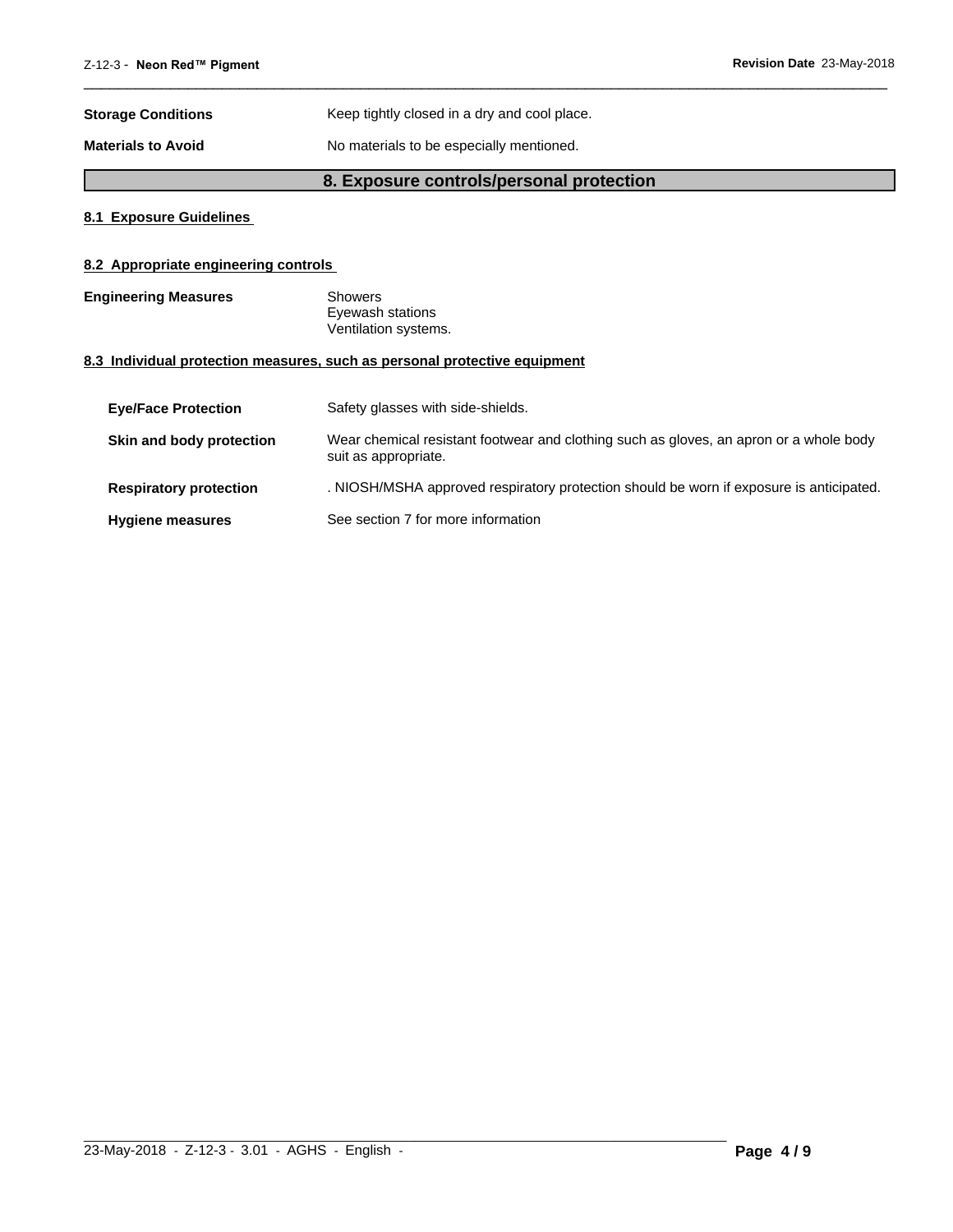# **9. Physical and chemical properties**

 $\overline{\phantom{a}}$  ,  $\overline{\phantom{a}}$  ,  $\overline{\phantom{a}}$  ,  $\overline{\phantom{a}}$  ,  $\overline{\phantom{a}}$  ,  $\overline{\phantom{a}}$  ,  $\overline{\phantom{a}}$  ,  $\overline{\phantom{a}}$  ,  $\overline{\phantom{a}}$  ,  $\overline{\phantom{a}}$  ,  $\overline{\phantom{a}}$  ,  $\overline{\phantom{a}}$  ,  $\overline{\phantom{a}}$  ,  $\overline{\phantom{a}}$  ,  $\overline{\phantom{a}}$  ,  $\overline{\phantom{a}}$ 

# **9.1 Information on basic physical and chemical properties**

| <b>Physical state</b>              | Solid                                 |                          |                          |
|------------------------------------|---------------------------------------|--------------------------|--------------------------|
| Appearance                         | Powder                                | Color                    | Red                      |
| Odor                               | Mild                                  | <b>Odor Threshold</b>    | No information available |
|                                    |                                       |                          |                          |
| <b>Property</b>                    | <b>Values</b>                         | Remarks • Methods        |                          |
| рH                                 | Not Applicable                        |                          |                          |
| Melting/freezing point             |                                       | No information available |                          |
| <b>Boiling point/boiling range</b> | Not applicable                        | No information available |                          |
| <b>Flash Point</b>                 | Not Applicable                        | No information available |                          |
| <b>Evaporation rate</b>            | Not Applicable                        | No information available |                          |
| Flammability (solid, gas)          |                                       | No information available |                          |
| <b>Flammability Limits in Air</b>  |                                       |                          |                          |
| upper flammability limit           |                                       | No information available |                          |
| lower flammability limit           |                                       | No information available |                          |
| Vapor pressure                     |                                       | No information available |                          |
| Vapor density                      |                                       | No information available |                          |
| <b>Specific Gravity</b>            | 1.2                                   |                          |                          |
| <b>Water solubility</b>            | Insoluble in water                    |                          |                          |
| Solubility in other solvents       |                                       | No information available |                          |
| <b>Partition coefficient</b>       |                                       | No information available |                          |
| <b>Autoignition temperature</b>    |                                       | No information available |                          |
| <b>Decomposition temperature</b>   |                                       | No information available |                          |
| <b>Viscosity, kinematic</b>        |                                       | No information available |                          |
| Viscosity, dynamic                 |                                       | No information available |                          |
|                                    |                                       |                          |                          |
| <b>Explosive properties</b>        | Fine dust dispersed in air may ignite |                          |                          |
| <b>Oxidizing Properties</b>        |                                       | No information available |                          |
|                                    |                                       |                          |                          |
| 9.2 Other information              |                                       |                          |                          |

# **Volatile organic compounds (VOC)** None **content**

# **10. Stability and Reactivity**

 $\_$  ,  $\_$  ,  $\_$  ,  $\_$  ,  $\_$  ,  $\_$  ,  $\_$  ,  $\_$  ,  $\_$  ,  $\_$  ,  $\_$  ,  $\_$  ,  $\_$  ,  $\_$  ,  $\_$  ,  $\_$  ,  $\_$  ,  $\_$  ,  $\_$  ,  $\_$  ,  $\_$  ,  $\_$  ,  $\_$  ,  $\_$  ,  $\_$  ,  $\_$  ,  $\_$  ,  $\_$  ,  $\_$  ,  $\_$  ,  $\_$  ,  $\_$  ,  $\_$  ,  $\_$  ,  $\_$  ,  $\_$  ,  $\_$  ,

# **10.1 Reactivity**

No dangerous reaction known under conditions of normal use

# **10.2 Chemical stability**

Stable

.

# **10.3 Possibility of hazardous reactions**

None under normal processing.

# **10.4 Conditions to Avoid**

Dust formation. Take precautionary measures against static discharges.

# **10.5 Incompatible Materials**

None known based on information supplied.

# **10.6 Hazardous Decomposition Products**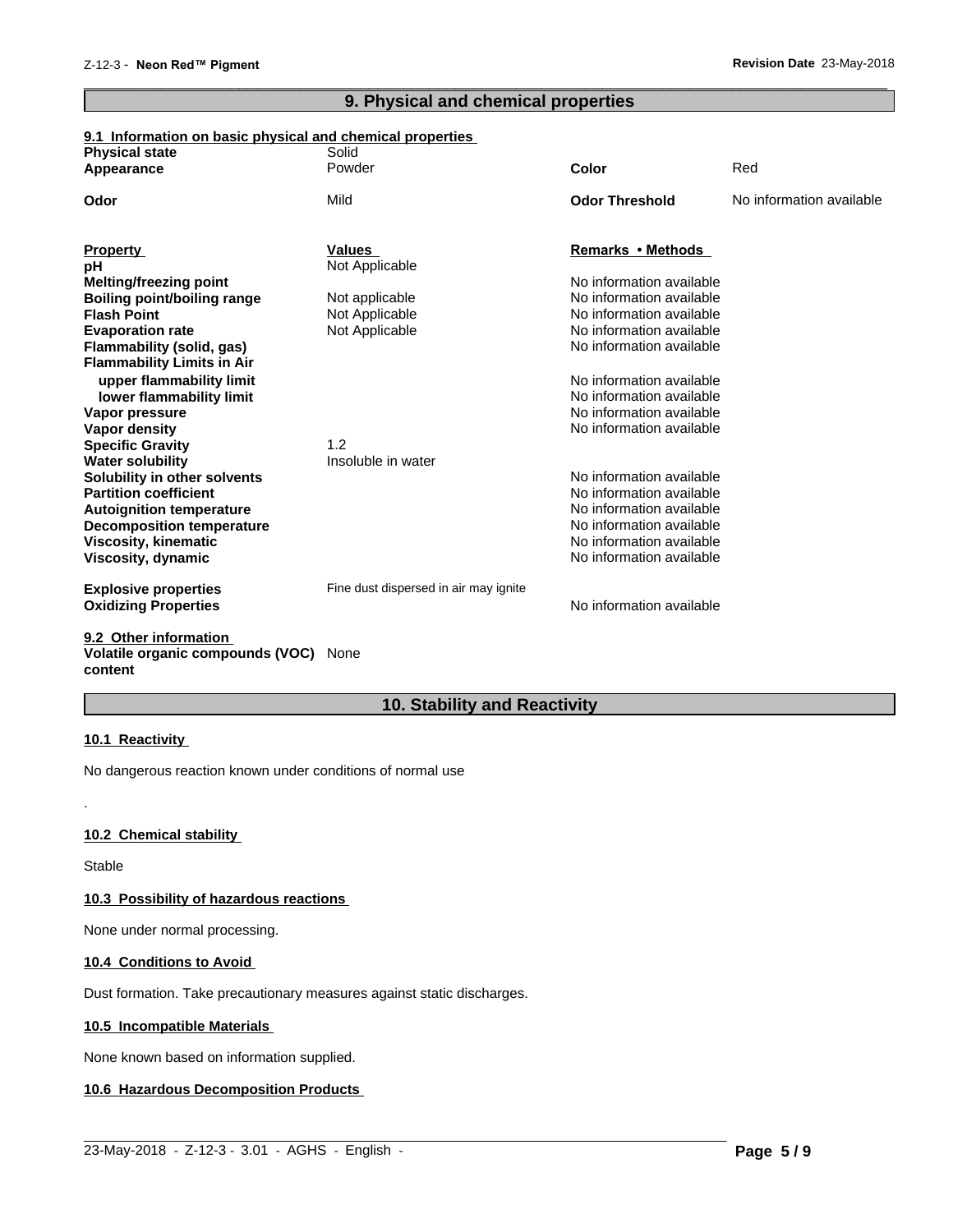None known based on information supplied.

# **11. Toxicological information**

 $\overline{\phantom{a}}$  ,  $\overline{\phantom{a}}$  ,  $\overline{\phantom{a}}$  ,  $\overline{\phantom{a}}$  ,  $\overline{\phantom{a}}$  ,  $\overline{\phantom{a}}$  ,  $\overline{\phantom{a}}$  ,  $\overline{\phantom{a}}$  ,  $\overline{\phantom{a}}$  ,  $\overline{\phantom{a}}$  ,  $\overline{\phantom{a}}$  ,  $\overline{\phantom{a}}$  ,  $\overline{\phantom{a}}$  ,  $\overline{\phantom{a}}$  ,  $\overline{\phantom{a}}$  ,  $\overline{\phantom{a}}$ 

# **11.1 Acute toxicity**

### **Numerical measures of toxicity: Product Information**

| LD50 Oral:            | ∟D50 Dermal:                    |
|-----------------------|---------------------------------|
| 15,300<br>mg/kg (rat) | 3,000<br>mg/kg (rat)<br>$\cdot$ |

#### **The following values are calculated based on chapter 3.1 of the GHS document**

**Unknown Acute Toxicity** <1% of the mixture consists of ingredient(s) of unknown toxicity

| Oral LD50        | 30,902.00 mg/kg |
|------------------|-----------------|
| LC50 (Dust/Mist) | $3.45$ mg/l     |

#### **Numerical measures of toxicity: Component Information**

| <b>Chemical Name</b>                 | ∟D50 Oral                        | <b>LD50 Dermal</b>                                     | <b>LC50 Inhalation</b>   |
|--------------------------------------|----------------------------------|--------------------------------------------------------|--------------------------|
| ົ່<br>.<br>Red :<br>Basic I<br><br>. | Rat<br>449 mg/kg<br>.<br>$\cdot$ | <b>EOO</b><br>2,500 mg/kg (rat)<br>$\cdot$ $\cdot$<br> | 0.05<br>ma/l<br>(4 hour) |
| 3068-39-                             |                                  |                                                        |                          |

 $\_$  ,  $\_$  ,  $\_$  ,  $\_$  ,  $\_$  ,  $\_$  ,  $\_$  ,  $\_$  ,  $\_$  ,  $\_$  ,  $\_$  ,  $\_$  ,  $\_$  ,  $\_$  ,  $\_$  ,  $\_$  ,  $\_$  ,  $\_$  ,  $\_$  ,  $\_$  ,  $\_$  ,  $\_$  ,  $\_$  ,  $\_$  ,  $\_$  ,  $\_$  ,  $\_$  ,  $\_$  ,  $\_$  ,  $\_$  ,  $\_$  ,  $\_$  ,  $\_$  ,  $\_$  ,  $\_$  ,  $\_$  ,  $\_$  ,

#### **11.2 Information on toxicologicaleffects**

# **Skin corrosion/irritation**

Product Information • May cause irritation Component Information • No information available

#### **Serious eye damage/eye irritation**

Product Information • Irritating to eyes

Component Information

• No information available

#### **Respiratory or skin sensitization**

Product Information  $\overline{\cdot}$  May be harmful if inhaled

Component Information

• No information available

# **Germ cell mutagenicity**

Product Information • No information available Component Information • No information available

# **Carcinogenicity**

Product Information • Contains no ingredient listed as a carcinogen Component Information • No information available

# **Reproductive toxicity**

Product Information • No information available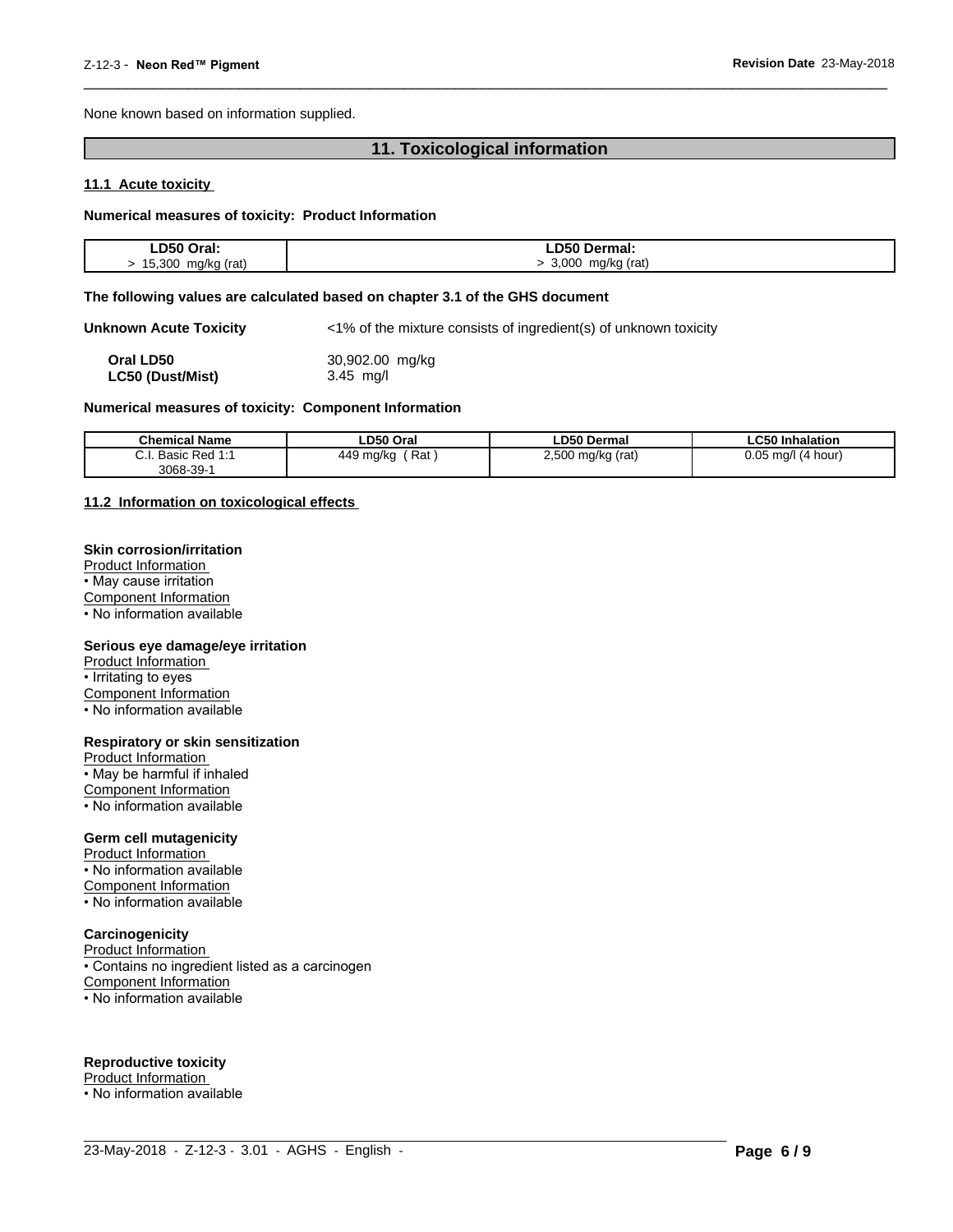Component Information • No information available

**STOT - single exposure** No information available

# **STOT - repeated exposure**

• No known effect

# **Other adverse effects**

Product Information • No information available Component Information

• No information available

#### **Aspiration hazard**

Product Information • No information available Component Information

• No information available

# **12. Ecological information**

 $\overline{\phantom{a}}$  ,  $\overline{\phantom{a}}$  ,  $\overline{\phantom{a}}$  ,  $\overline{\phantom{a}}$  ,  $\overline{\phantom{a}}$  ,  $\overline{\phantom{a}}$  ,  $\overline{\phantom{a}}$  ,  $\overline{\phantom{a}}$  ,  $\overline{\phantom{a}}$  ,  $\overline{\phantom{a}}$  ,  $\overline{\phantom{a}}$  ,  $\overline{\phantom{a}}$  ,  $\overline{\phantom{a}}$  ,  $\overline{\phantom{a}}$  ,  $\overline{\phantom{a}}$  ,  $\overline{\phantom{a}}$ 

# **12.1 Toxicity**

**Ecotoxicity No information available** 

 $<$  1 % of the mixture consists of components(s) of unknown hazards to the aquatic environment

# **Ecotoxicity effects**

# **12.2 Persistence and degradability**

No information available.

# **12.3 Bioaccumulative potential**

Discharge into the environment must be avoided

# **12.4 Mobility in soil**

No information available.

# **12.5 Other adverse effects**

No information available

# **13. Disposal Considerations**

# **13.1 Waste treatment methods**

Dispose of in accordance with federal, state, and local regulations.

# **14. Transport Information**

**DOT** Not regulated

**MEX** Not regulated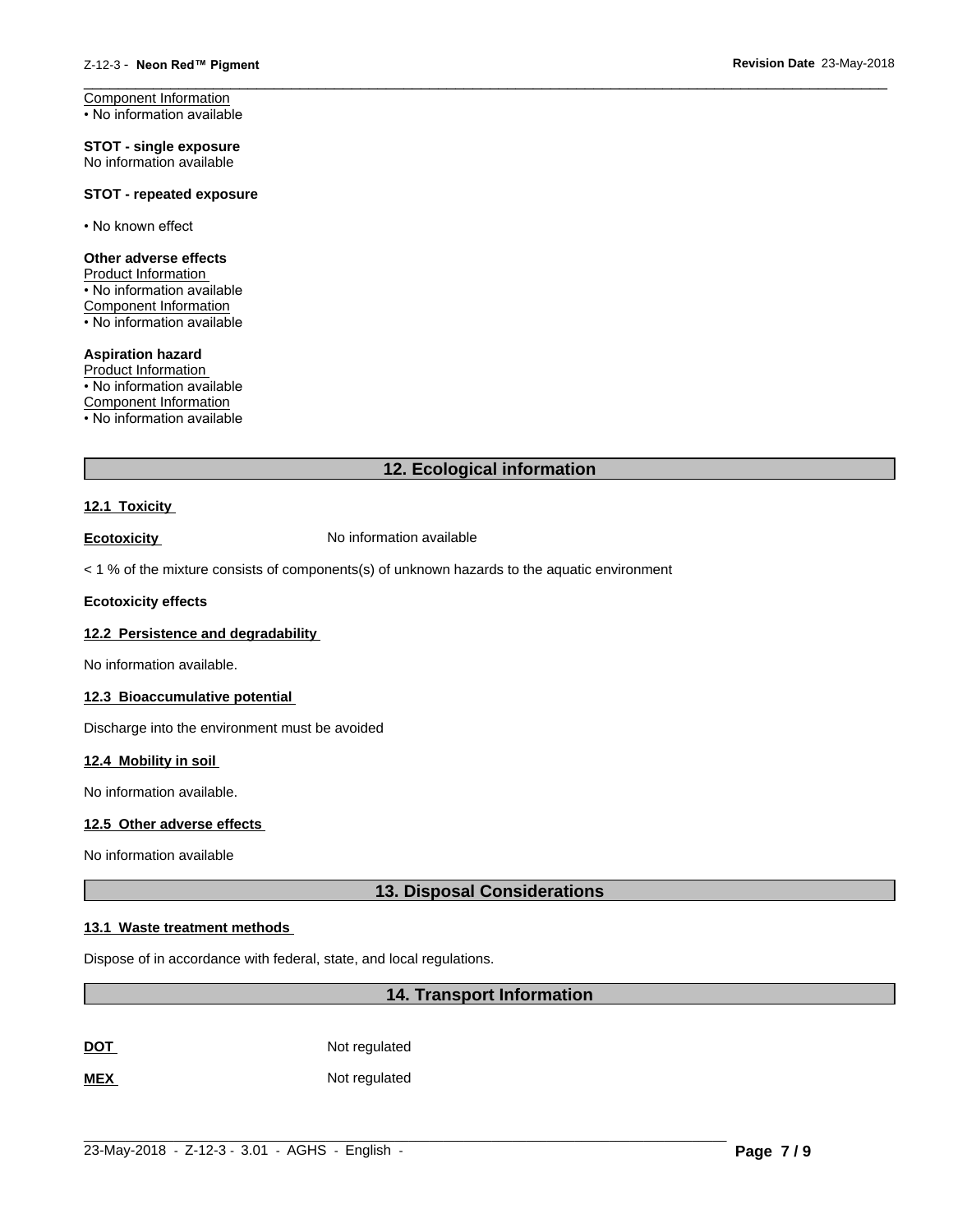# $\overline{\phantom{a}}$  ,  $\overline{\phantom{a}}$  ,  $\overline{\phantom{a}}$  ,  $\overline{\phantom{a}}$  ,  $\overline{\phantom{a}}$  ,  $\overline{\phantom{a}}$  ,  $\overline{\phantom{a}}$  ,  $\overline{\phantom{a}}$  ,  $\overline{\phantom{a}}$  ,  $\overline{\phantom{a}}$  ,  $\overline{\phantom{a}}$  ,  $\overline{\phantom{a}}$  ,  $\overline{\phantom{a}}$  ,  $\overline{\phantom{a}}$  ,  $\overline{\phantom{a}}$  ,  $\overline{\phantom{a}}$ **IMDG** Not regulated

**IATA** Not regulated

# **15. Regulatory information 15.1 International Inventories TSCA** Complies **DSL** Complies **EINECS/ELINCS** Complies **ENCS** - **IECSC** Complies **KECL** - **PICCS** -

 **TSCA** - United States Toxic Substances Control Act Section 8(b) Inventory

 **DSL** - Canadian Domestic Substances List

 **EINECS/ELINCS** - European Inventory of Existing Chemical Substances/European List of Notified Chemical Substances

 **PICCS** - Philippines Inventory of Chemicals and Chemical Substances

 **ENCS** - Japan Existing and New Chemical Substances

 **IECSC** - China Inventory of Existing Chemical Substances

**AICS** -

 **KECL** - Korean Existing and Evaluated Chemical Substances

 **PICCS** - Philippines Inventory of Chemicals and Chemical Substances

 **AICS** - Australian Inventory of Chemical Substances

 **NZIoC** - New Zealand Inventory of Chemicals

# **15.2 U.S. Federal Regulations**

# **SARA 313**

**NZIoC** -

Section 313 of Title III of the Superfund Amendments and Reauthorization Act of 1986 (SARA). This product contains a chemical or chemicals which are subject to the reporting requirements of the Act and Title 40 of the Code of Federal Regulations, Part 372:

| <b>Chemical Name</b>        | . 313<br>Threshold<br>⊺Values<br>D A<br><b>SARA</b><br>-70 | Weight-%  |
|-----------------------------|------------------------------------------------------------|-----------|
| Compound)<br>≺esın<br>(∠inc |                                                            | 100<br>90 |
|                             |                                                            |           |

# **15.3 Pesticide Information**

Not applicable

# **15.4 U.S. State Regulations**

#### **California Proposition 65**

This product contains the following Proposition 65 chemicals:

| <b>Chemical Name</b><br>C.I. Basic Violet 10 - 81-88-9 |                        |                              | California Prop. 65<br>Carcinogen |                                           |
|--------------------------------------------------------|------------------------|------------------------------|-----------------------------------|-------------------------------------------|
|                                                        |                        |                              |                                   |                                           |
|                                                        |                        | <b>16. Other information</b> |                                   |                                           |
| <b>NFPA</b>                                            | <b>Health Hazard -</b> | Flammability -               | Instability -                     | <b>Physical and chemical</b><br>hazards - |
| <b>HMIS</b>                                            | <b>Health Hazard 2</b> | <b>Flammability 1</b>        | <b>Physical Hazard 0</b>          | Personal protection X                     |
| Legend:                                                |                        |                              |                                   |                                           |

*ACGIH (American Conference of Governmental Industrial Hygienists) Ceiling* (C) *DOT (Department of Transportation) EPA (Environmental Protection Agency)*